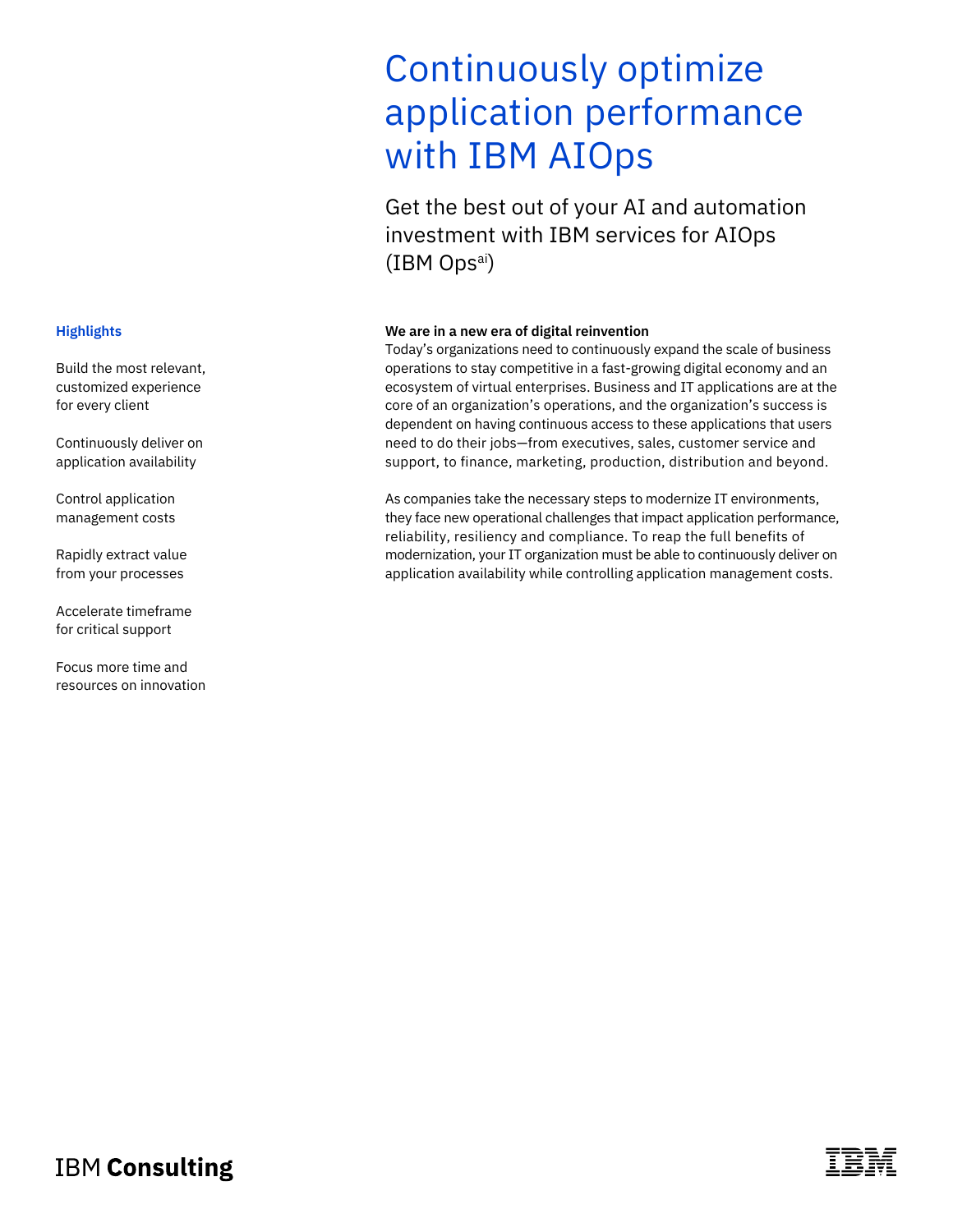## Leveraging the power of AI for application management

The ever-growing complexity of application environments is quickly outpacing the traditional 'human power'-intensive approach to IT operations. By embracing AI and machine learning (ML) in their IT organization, IT leaders can rapidly extract value from their processes, accelerate timeframe for critical support and focus more on innovation. This unification of AI and IT operations is referred to as AIOps.

AIOps delivers the most benefits when it's deployed with the intent of transformation versus just automating traditional processes. But as most organizations have realized, transformational deployments often do not meet with success due to lack of integration expertise or the complexities arising from a multi-modal IT estate supported by a multi-partner services ecosystem.

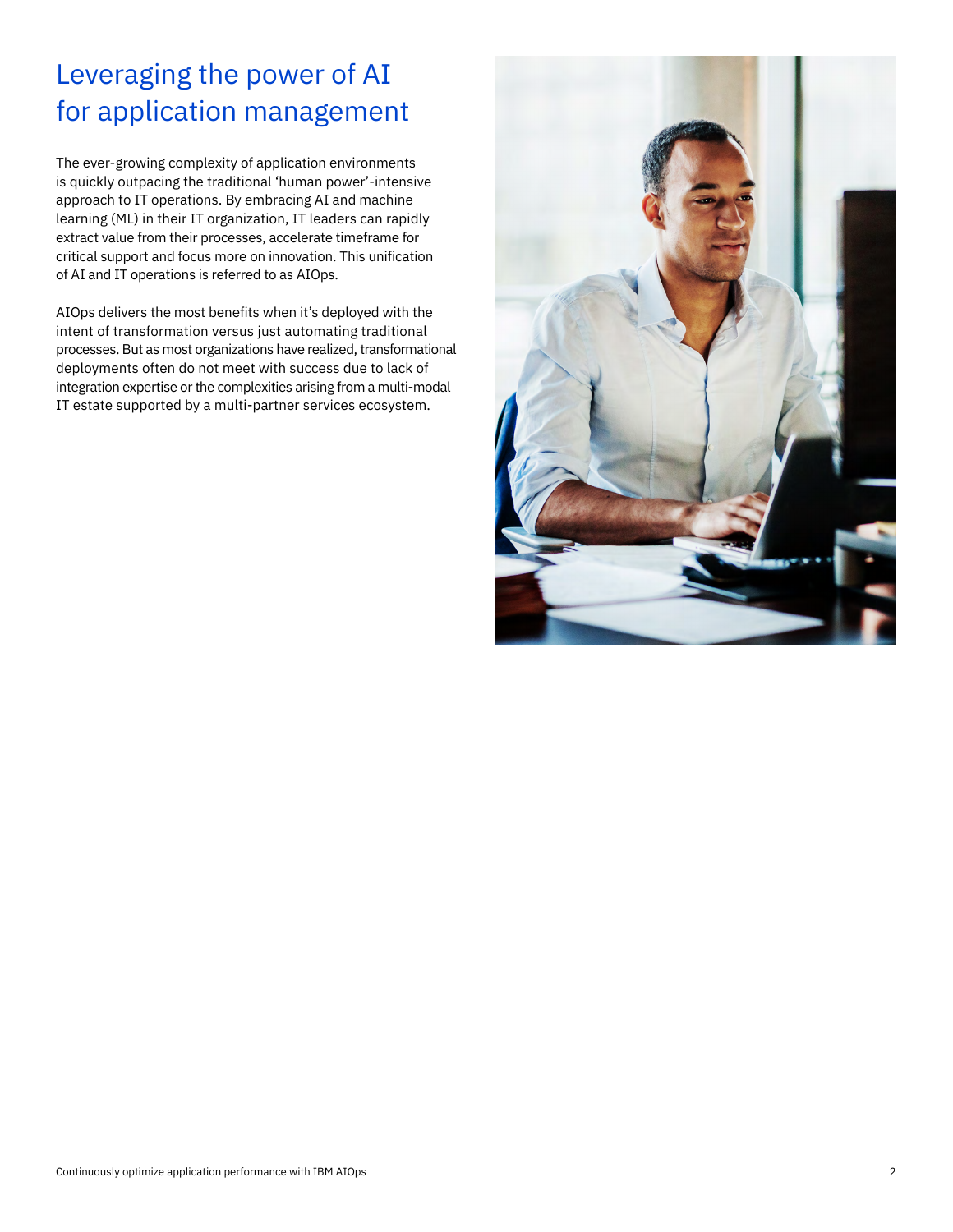### Mapping AIOps to organizational IT maturity

To ensure the success of AIOps transformations, IBM recommends a step-by-step approach. As every organization's application landscape is unique, we can help determine the right starting point as well as the transformation goals for the AIOps project.

These profiles and the respective solutions are designed to cover the breadth of IT transformation within an organization. Since each organization has a portfolio of applications with varying digital maturity and technology profile, we employ an agile approach to transformation at IBM.

| IT Problem Avoidance (AI/ML-powered ITOps,              | For organizations that need help in predicting incidents                                                                                      |
|---------------------------------------------------------|-----------------------------------------------------------------------------------------------------------------------------------------------|
| <b>Service Management)</b>                              | and also a future-proof solution for addressing IT problems                                                                                   |
| <b>Intelligent Application Resource and Performance</b> | Need to continuously analyze application performance and                                                                                      |
| <b>Management (AI/ML-powered ARM)</b>                   | get insights into optimization of the overall IT ecosystem                                                                                    |
| <b>Intelligent Application Lifecycle Management</b>     | Need an orderly way to co-relate ITOps and BizOps to efficiently                                                                              |
| (AI/ML-powered DevOps, SDLC, Value Stream               | manage the value stream for an enterprise–improve business                                                                                    |
| <b>Management</b> )                                     | value through AI-driven ITOps                                                                                                                 |
| <b>AI/ML-powered Total Security (AISec)</b>             | Need support for managing risks and improving governance<br>and compliance in multi-vendor ecosystems                                         |
| <b>Intelligent Cost and Efficiency Management (ICE)</b> | Need help in using AI to improve the overall efficiency of ITOps,<br>improve application reliability and resiliency and optimize IT Run costs |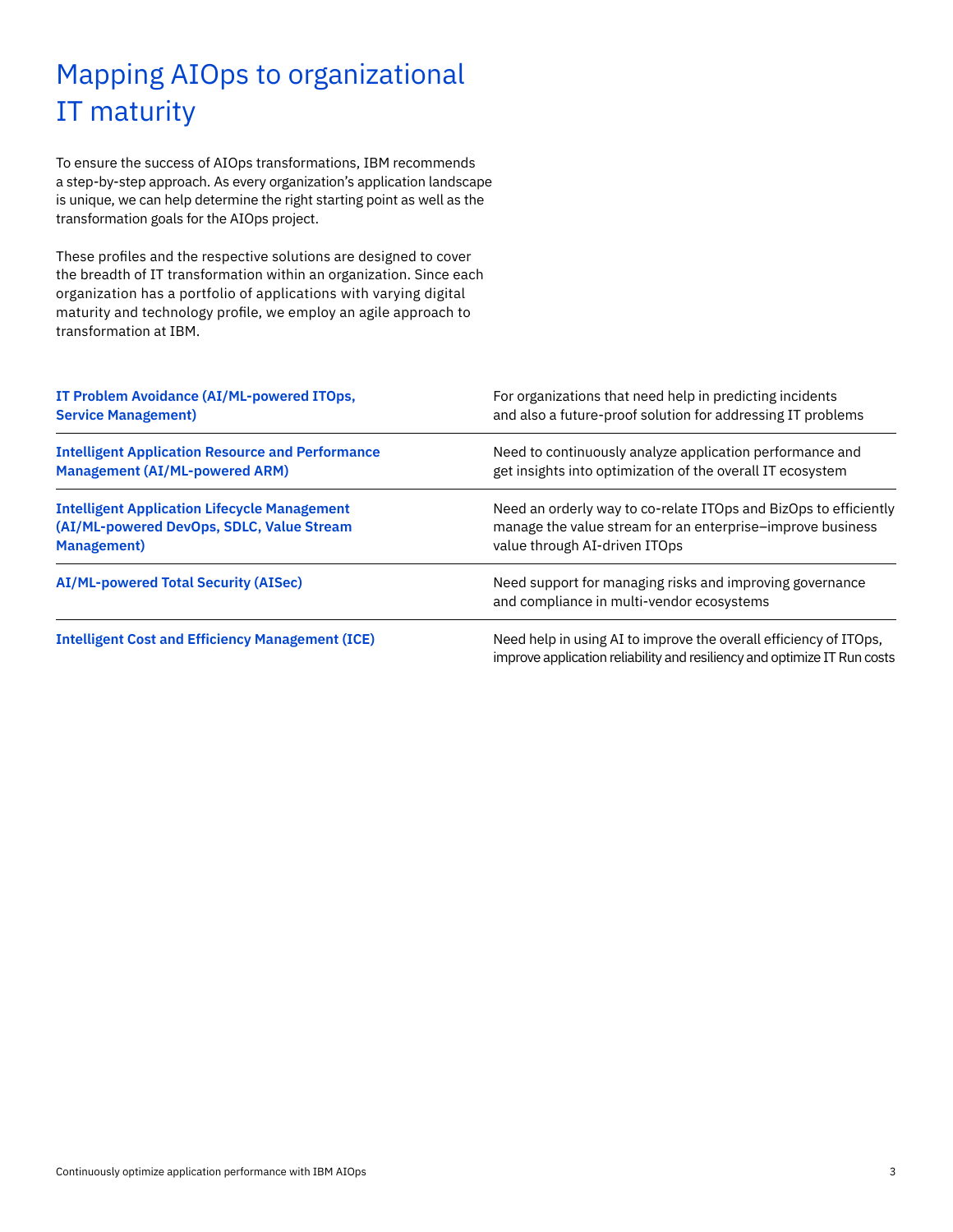## IBM Ops<sup>ai</sup>-bringing together the best of agile and open solutions

Transformation requires agile solutions that are open and flexible. To accelerate outcomes, we bring a portfolio of best-in-class modular solutions, tools and services. Combined with flexible commercial and delivery models, these solutions have proven to generate value and increase the reliability of IT.

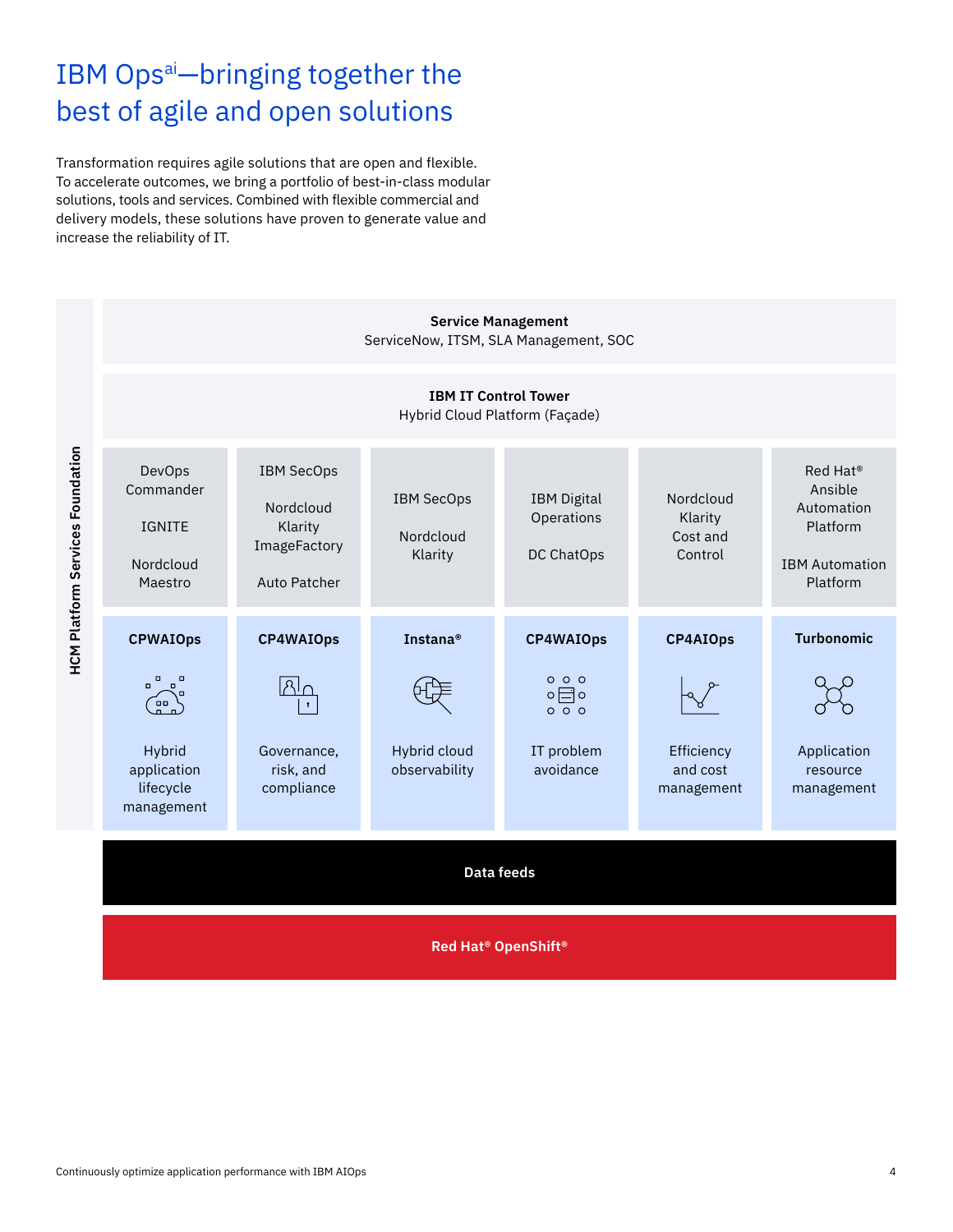#### Open standards approach towards AIOps

The relevance of an IT solution within an organization is determined by its ability to integrate with the existing platforms and add value through continuous transformation. IBM's approach towards implementing AIOps is always based on open standards, and our solutions are modular to enable plug and play. As a result, we are able to leverage the existing investments within our client premises and stitch them together with IBM's advanced solutions and capabilities to build the most relevant, customized experience for every client. Our assets are built to be agnostic to the underlying technology stack and, therefore, helps accelerate the transformation, no matter the choice of tools.

#### AIOps as a service

With the best-in-class products hosted and managed by IBM, we are able to extend AIOps solution platforms as a service and generate accelerated outcomes due to a shorter onboarding process. We securely integrate with the existing IT instrumentation to collect the required metrics, analyze the data and provide actionable insights through a single pane of view consumption. While we utilize our opinionated technology stack for the platform, we maintain our open standards stance to be able to plug and play and be flexible within the as-a-service guardrails.

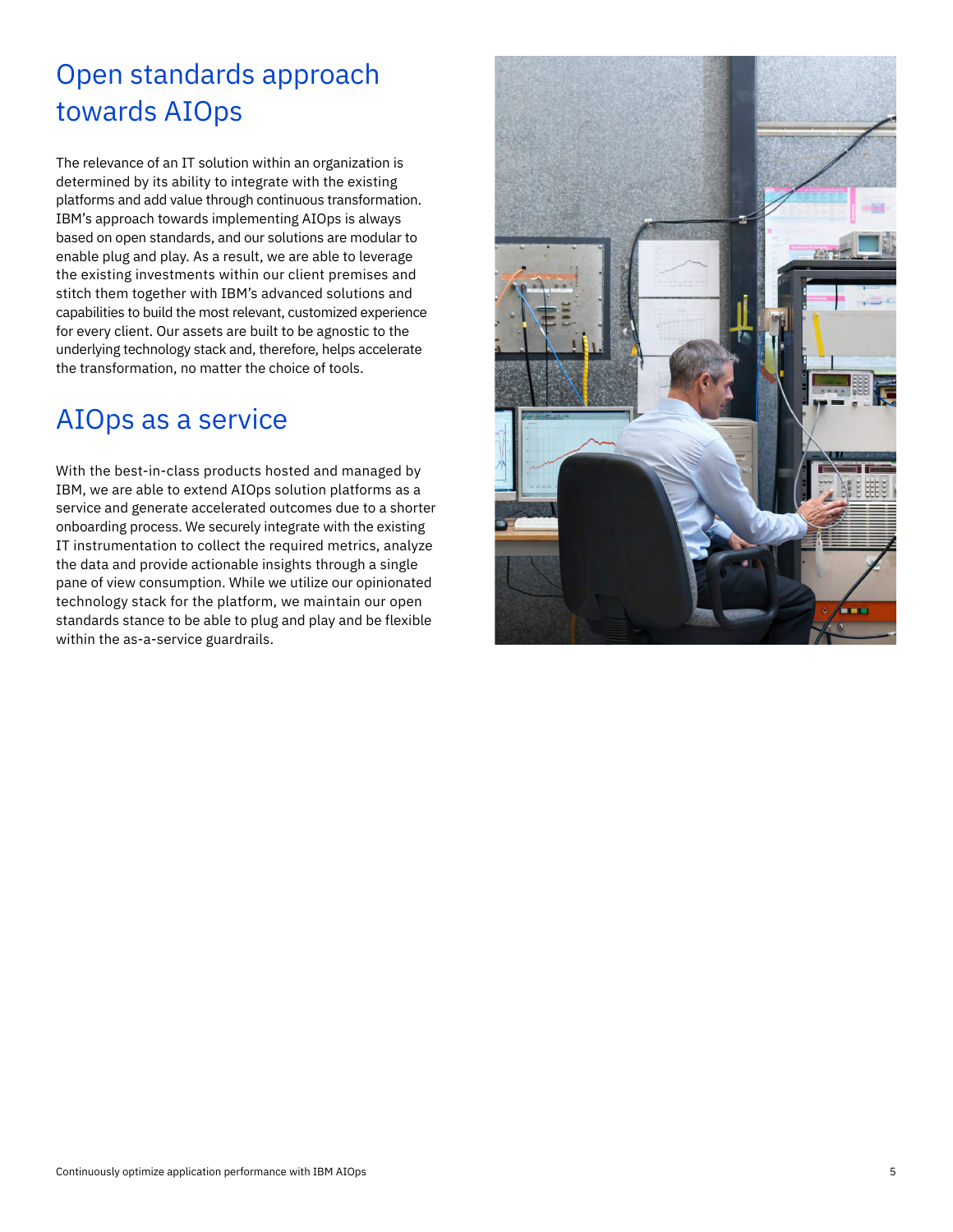#### The right partner can ensure the success of your AIOps journey

Operationalizing AIOps successfully from the start requires skillful balancing of multiple domains—people, processes and tools. This becomes even more critical when organizations embark on multi-year transformational AIOps projects that are closely tied to the growth and success of the entire business. To get AIOps right, organizations need to be willing to invest in the right skills, be ready for dramatic changes to traditional IT processes, have dedicated personnel for project management, and so much more. However, AIOps experience is the most critical requirement for successful and timely completion of projects. IBM has the expertise, experience and demonstrated success to help guide your adoption of AIOps as part of your larger digital transformation journey.

To learn more about IBM AI-powered automation for applications and IT, schedule a consultation [ibm.com/account/reg/us-en/signup?formid=MAIL-gbs](http://ibm.com/account/reg/us-en/signup?formid=MAIL-gbs).

#### Why IBM?

IBM is a recognized leader in cloud application management services with the in-depth expertise to manage all your applications, whether they run in the public cloud, on-premises or in the private cloud. Engage IBM Consulting as your trusted partner to join the IT leaders who aim to reduce costs by 50% and continuously improve application performance and availability with AIOps<sup>1</sup>. Working with IBM Consulting will enhance the overall customer experience, which will eventually lead to better business revenue and growth. IBM Consulting services accelerate time to value with frameworks, assets, accelerators, models, visualization and dashboards that are enterprise scalable based on proven best practices and re-usability. IBM Consulting's differentiation is fueled by our depth and breadth of expertise, with an underlying layer of tools and accelerators that includes:

- Proven DevOps solution and services, enhanced by an observability framework based on Instana®
- Dynamic resource management and cost optimization from Turbonomics
- Predictive AIOps by IBM Cloud Pak® for Watson AIOps
- ChatOps based on Watson Assistant (or even other open source frameworks)
- Multicloud FinOps by Nordcloud Klarity

With IBM Consulting, you can identify the highest ROI in less than a week, get to a minimum viable product in about 6 weeks, and deliver results at scale in about 12 weeks.